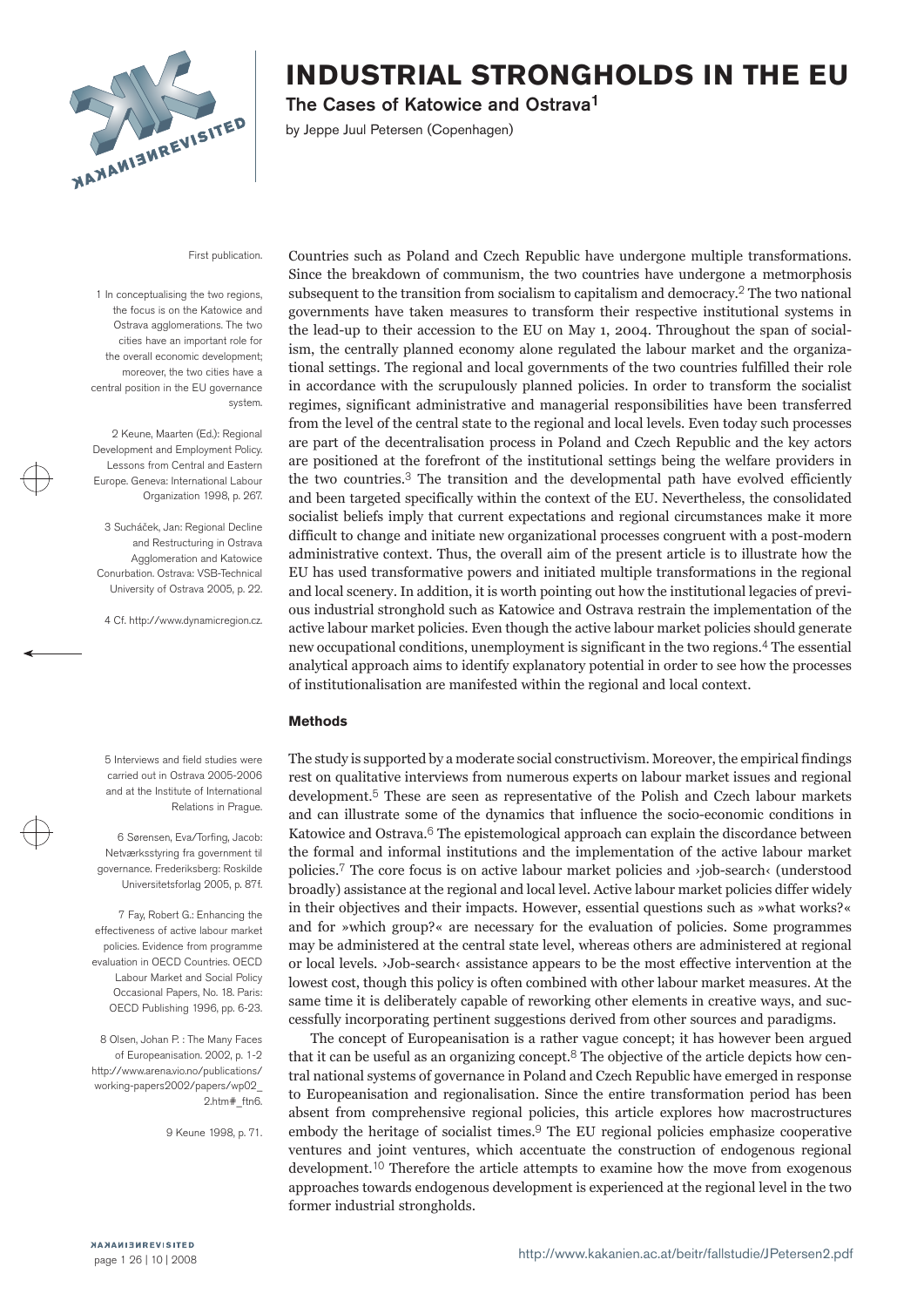

by Jeppe Juul Petersen (Copenhagen)

10 Barczyk, Zygmunt/Ochojski, Arthur (Eds.): Entrepreneurship Governance Local and Regional Development. Katowice: Karol Adamiecki University of Economics 2005, p. 45.

11 Lajh, Damjan: Responses to the processes of Europeanisation and Regionalization. Domestic Changes in Slovenia, Perspectives. Prague: Institute of International Relations 2005, p. 44.

#### 12 Olsen 2002, p. 8.

13 March, James/Olsen, Johan: Democratic Governance. New York: The Free Press 1995, p. 245.

14 March/Olsen 1995, p. 8-12.

15 March, Johan/Olsen, Johan: Rediscovering Institutions. The Organizational Basis of Politics. New York: The Free Press 1989, p. 160.

16 March/Olsen 1995, p. 180.

The EU embodies an additional catalyst for the emergence and development of new networks.11 Having completed the accession process of the EU and attained membership, the Central and Eastern Europe regions are principally understood as equal participants in a non-hierarchical system of policy negotiations. This is characterized by the variable networks of participating actors, from member governments, to public and private, individual and collective actors. The extension of the organizational capabilities for collective actions is essential for the success of the active labour market policies. This is carried out with the development of recognizable concepts and norms that provide shared meaning and collective understanding.12 The intention of this article is to focus on the development of shared meanings and norms; additionally, to understand how these affect the collective understanding and participation on the labour market. Moreover, the hypothesis of this article will discuss the discordance between formal and informal institutions. The depicted regions are former industrial strongholds which could imply that the cultural heritage and institutional settings are incompatible with the self-organizational networks in the regional context.

In addition, the theoretical framework supported by the political ›new‹ institutionalism suggested by March and Olsen in their 1995 work *Democratic Governance* demonstrates how the regional and local contexts are experienced. This sociological perspective emphasizes certain norms and cultures, maintaining a continuing concern about issues at the core of public matters.13 The two industrial strongholds constitute a range of ambitious conditions in view of the fact that previous norms and cultural heritage restrain institutional re-organisation. Consequently, the article focuses on the two regions labour markets and the new developmental trajectory of a post-modern and EU- governance system. March and Olsen have had support for their concept of  $\lambda$ logic of appropriateness $\lambda$ , which is a normative demand on the actors of the society. In addition, this contrasts with the strategic actor and the rational choice varieties of the concept of the  $\cdot$ logic of consequentiality $\cdot$ .<sup>14</sup> According to March and Olsen, institutions define what is seen as appropriate behaviour. Institutions define a framework of references for actors in diverse contexts in approximately every situation that may arise, »Political institutions are collections of interrelated rules and routines that define appropriate actions in terms of relations between roles and situations.«15

The feature of this theoretical framework is that processes continue to determine the characteristics of what a situation is, defining what a role is, defining what and how a role is going to be fulfilled, and the different kind of obligations that are subsequent to the following role. Fulfilling the obligations that come with the role is initiated by previous socialisation. Essentially, the logic we employ when we apply means to goals, expecting certain outcomes from actions, comes as a consequence of fulfilling the preferences that lie behind the goals. Despite the institutional coherence and variations in autonomy it is important to verify a collective acting coherently. March and Olsen define these properties: »Democratic governance involves […] organizing the processes of politics around discussion and respect in the service of a community of reasoning equal individuals, rather than around power and distrust in the service of selfishness and privilege.«16

In addition to public policy and regional and local governance, the above quotation is important for the present article. Institutional analyses of the labour market as systems of control are applicable to analyses on a larger scale. Hence, these imperatives relate to the transformation of the labour market in Katowice and Ostrava. Traditionally, policy analysis takes as its starting point the exogenous factors such as national legislation and then traces the public policy processes in the course of the hierarchical chain. In that logic, governmental capabilities, government, and administrative organizations have precedence over the welfare state and the labour market.

In contrast, this article takes a post-modern approach that recognizes the increasing fragmentation in the society. A ›bottom-up‹ approach to the labour market policies is offered in order to see how the ›transformative powers‹ have initiated the endogenous development in Katowice and Ostrava. These are seen as the main obstacles for the regional governance and implementation of the active labour policies. Nevertheless, a successful implementation of the active labour market policies is linked to the public sector in terms of the financial resources, experts, and legal recourses needed. However, the analysis disregards the formal responsibilities that can influence the active labour market policies in the two regions. This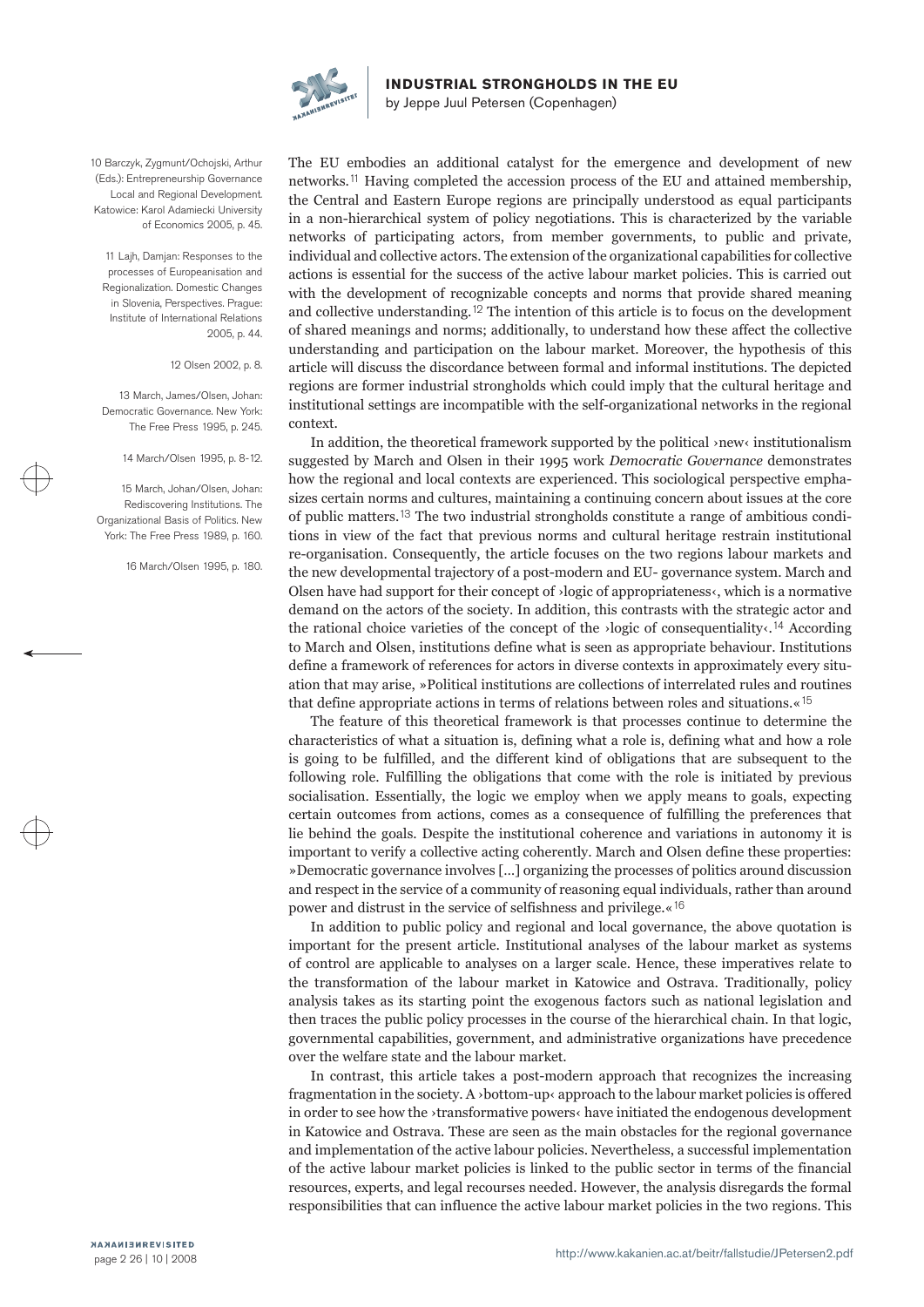

17 Petersen, Jeppe J.: Ostrava Tjekkiets stålhjerte. En industriregion under forandring. Roskilde: Roskilde Universitet 2006, p. 54f.

> 18 Keune 1998, p. 64. 19 Keune 1998, p. 71. 20 Lajh 2005, p. 36.

21 Sucháček 2005, p. 2f..

22 Eriksson, Jonas/Karlsson, Bengt (eds): From Policy Takers to Policy Makers. Adapting EU Cohesion to the Needs of the New Member States. Stockholm: Swedish Institute for European Policy Studies 2005, p. 18.

23 Tarrosy, István/Rosskogler, Gerald (eds): Social, Economic and Political Cohesion in the Danube Region in Light of EU enlargement. Proceedings of the 2nd DRC Summer School. Pécs: Europe Centre Pbc 2006, p. 14.

24 Kureer, Henrik/Lundgren, Svend-Erik: International Økonomi. Kurlund: Henrik Kureer Forlag 2006, pp. 160-171.

25 Sucháček 2005, p. 22.

26 Domaski, Boleslaw: Economic Trajectory, Path Dependency and Strategic Intervention in an old Industrial Region. The case of Upper Selesia. Paper presented at the Fourth European Urban and Regional Studies Conference *(Re)placing Europe: Economies and Identities.*  Barcelona 2002, p. 3.

27 Huasner, Jetzy/Jessop, Bob/ Nielsen, Klaus: Strategic choice and path-dependency in postsocialism. Institutional dynamics in the transformations process. Aldershot, Hants: Edward Elgar Publishing 1995, p. 17. implies a link where  $\alpha$  >public action $\alpha$  turns into a more holistic understanding of  $\alpha$  >public policy  $\epsilon$ , affecting the  $\epsilon$ job-search $\epsilon$  assistance and active labour market policies.<sup>17</sup>

**Industrial Strongholds in the EU**

by Jeppe Juul Petersen (Copenhagen)

#### **The peculiar character of Central and Eastern Europe**

The peculiar character of CEE embodies both historical and territorial dimensions of the norms and values that influence the regional and local contexts. Moreover, the post-socialist heritage creates a discrepancy between formal and informal institutions, which can affect policy making in the daily life.18 Retrospectively, it is indispensable to point out the most advantageous strategy addressing the regional context of CEE countries. It cannot be omitted that the lack of comprehensive regional policies throughout the 1990s resembles some of the current problems in former industrial strongholds.19

In connection with the 1990s' rather limited and incompatible development, the CEE countries have established more congruent programs. The integrative process for the accession countries has implied stronger adjustments in the field of regional developments such as establishing new institutional settings.20 However, the response to the new economy, socio-cultural qualities, cultivation of life-style and political circumstances still play important roles in the framework of the overall regional transformation.<sup>21</sup> The outcome of these multiple transformations has become visible and is more profound among former industrial strongholds. Although considerable progress has been made, institution-building, one of the main aspects for long-term growth and welfare, leaves a lot to be desired at the local and regional levels.22

The experiences of the post-socialist transformation have shown various outcomes, and it has become evident that history does matters. Broad statements, such as ›political and economical mainstream‹ and ›communistic experiment‹ in the model presented23 are used for analytical purposes. One could compare Western European countries as they also have dissimilar solutions to societal problems. The CEE's return to the natural developmental trajectory questions whether post-socialist countries endeavor for the Scandinavian welfare model or ›negotiated state‹, Germany's ›social market economy‹, Britain's neo-liberal Thatcherism, or the Iberian post-authoritarian model.24 In studying CEE countries, the idea of returning to new trajectories is also a valid conceptual instrument. The two regions constitute early industrial regions which are often perceived as doomed to economic decline. Nevertheless, it is essential to outline where the transitional stage of the two regions diverge.25 In addition, the transformations in Poland and the Czech Republic reveal dissimilar outcomes in their opening to new socio-economic paradigms. The analysis is, however, restricted to these two regions; moreover, the comparisons bring up the  $\alpha$ sunrise districts of yesterday, which have become the  $\cdot$ sunset $\cdot$  districts within the regions of Europe.<sup>26</sup>

The discordance between formal and informal institutions clearly has an influence on the remedy and the return to a natural developmental trajectory. The welfare models mentioned embody contrasting patterns with regards to the role of the state, associations, large or small enterprises and especially, the extent and the distribution of welfare services.<sup>27</sup> When studying former post-authoritarian regimes and transition countries such as Spain and Ireland, there are now two different models; however, they are congruent with the political and economical mainstream. Having the Spanish and Irish success stories in mind, the same notion could also apply to the framework of the process of transformation in CEE in the regional context.

The model (see diagram below) provides an understandable framework for some of the institutional dissimilarities which some CEE countries are dealing with. The CEE countries have, within a relatively short space of time, developed from backward peripheral societies into, in many respects, European success stories. However, the discordance between the formal and informal institutional settings still creates inertia in the return to the post-modern context. Despite the historical divergences of Poland and the Czech Republic, both countries are today regarded as role models, which countries in the current periphery of EU should strive to emulate. Nevertheless, the distorted institutions inherited in Poland and the Czech Republic require further development in order to reduce the discordance between formal and informal institutions.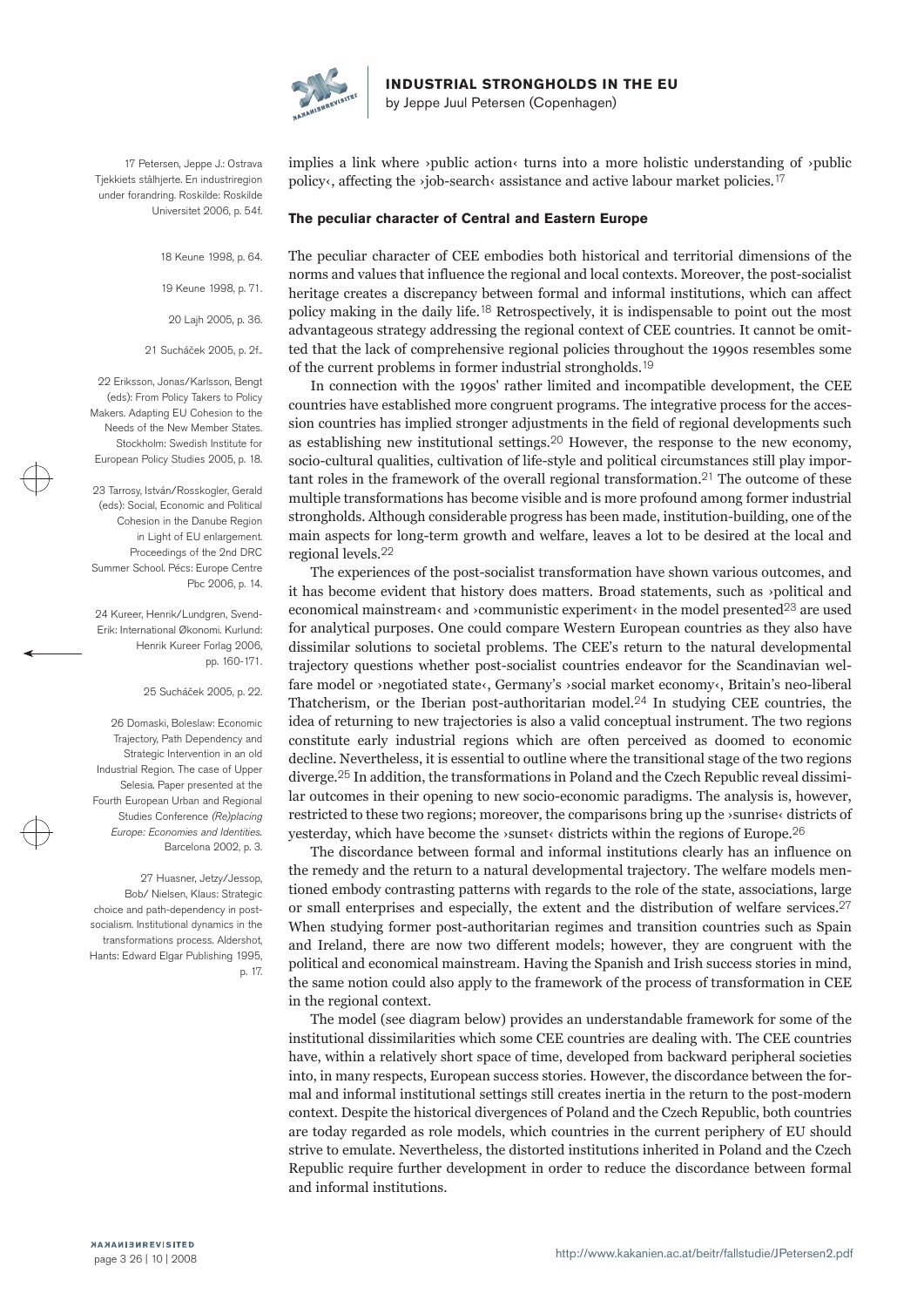



#### **Old versus new legacies in former industrial strongholds**

The empirical evidence demonstrates how historical evolvement has constructed four specific identities: planned economy, the administrators from the trade union, the cranks,28 and the EU entrepreneurs.29 These specific identities generate distinct poles that deviate from each other and respectively affect the self-organizational networks in Katowice and Ostrava.

In the past, socialism socialized labour market actors to the normative expectation that the labour market is governed by the central administration. This embedded practice limits individual independence because the participating actors act according to the hierarchical organization of the labour market. Furthermore, the past socialization has contributed to more reactive norms and rules leading to overexposed socialization that undermines the self-organizational networks. Consequently, the ability to manage intermediate interest at the regional level remains illegitimate since this approach does not correspond to the embedded norms and rules. In addition, an endogenous approach to active labour market policies does not promote new proactive interpretations and occupational conditions in the labour market. Informal and deviant rules were often sanctioned by the socialist committees which imply that the actors on the labour market were socialized to act according to a formalised context.30

In the years of socialism the labour unions perseverance and control of the workers have challenged the support to the labour unions. In addition, the Polish labour unions and the Solidarity movement's interest in the Western system played an important role in the transformation process. However, the power of the current labour union is incompatible with the beginning of the Polish transformation process.31 Additionally, there have also been increasing revolts against the organizational leaders in the Czech Republic which have emerged with new demands for the labour unions. Associates of the labour union are either absent or have threatened to give up their membership; this has initiated institutional changes within the trade unions. The reduced support to the labour union stimulates new processes that provide new specific identities in the administration of the labour union. The re-socialization of the administrators is still restricted to a smaller group. On the other hand, new advisory training and new methods in social dialogue and increasing attention to the labour market conditions influence the ›job-search‹ assistance.32

Within the period of socialism, employees worked in the context of the »model of life-long employment«.33 The cranks, often represented by the younger people, are major obstacles for endogenous development. The cranks do not stay for life in the organization, they go from one organization to another as job opportunities open and close, and take on various kinds of responsibilities. Even if the cranks stand for two disparate phenomenons in Poland and Czech Republic respectively, their mobility on the labour market may be

28 The cranks are understood as individuals who have internalized new norms and values. In addition, these processes have constructed new specific identities which do not held the cranks accountable to the institutional legacies on the labour market.

29 Petersen 2006, p. 56.

#### 30 Ibid., p. 58.

31 Drulák, Petr (Ed): National and European Identities in EU Enlargement. Prague: Institute of International Relations 2004, p. 57.

#### 32 Ibid p. 65.

33 Večerník, Jirí/Matějů, Petr (ed): Ten years of rebuilding capitalism. Czech society after 1989. Prague: Academia 1999, p. 28.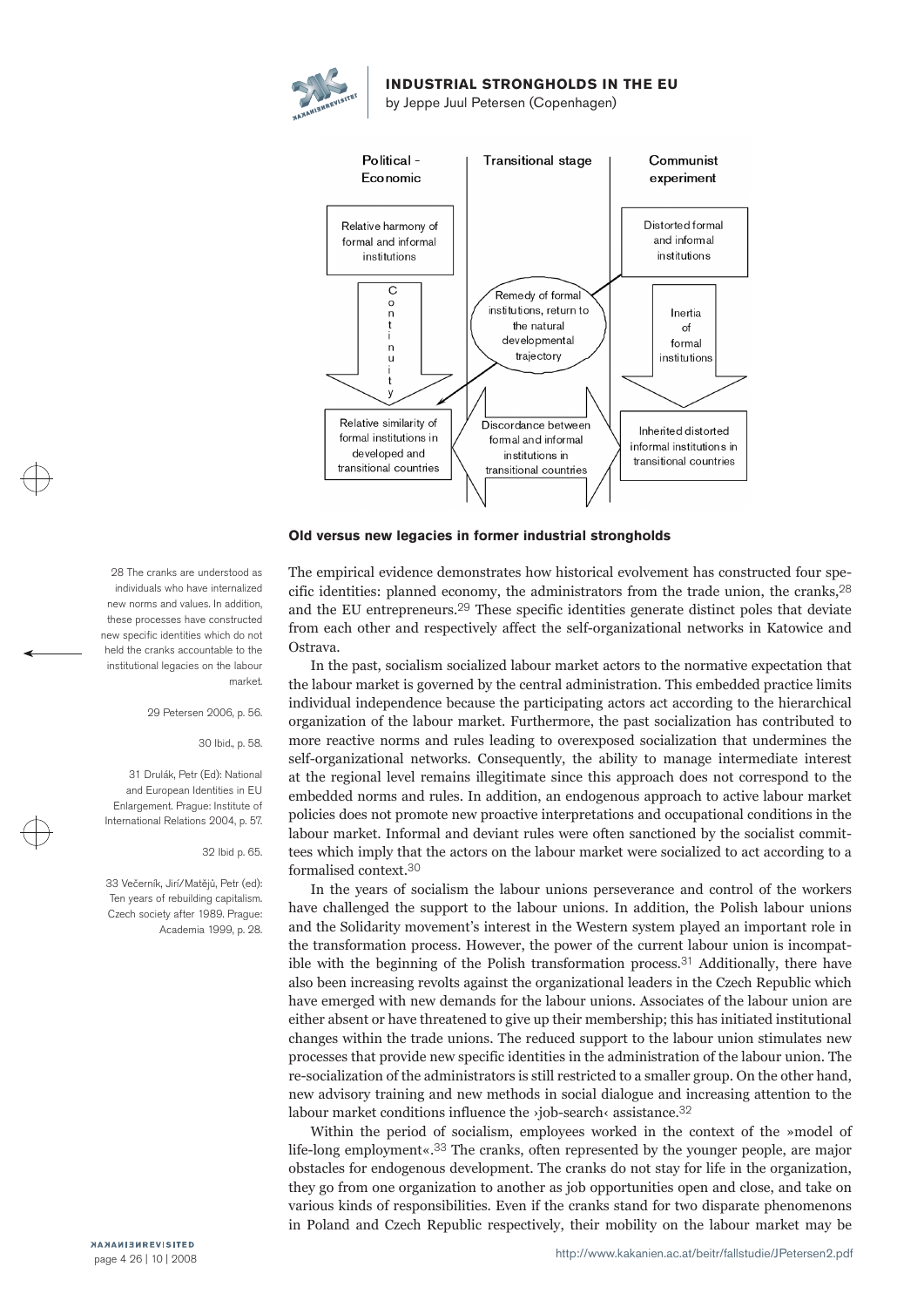

by Jeppe Juul Petersen (Copenhagen)

34 Eyraud, François/Vaughan-Whitehead, Daniel: The evolving world of work in the enlarged EU. Progress and vulnerability. Geneva: ILO 2007, p. 376f.

35 Domanski 2003, p. 8f.

36 Although migration constitutes a significant problem in Katowice, the past legacies have not held back the transformation process in Katowice to the same extent as it has in Ostrava (Sucháček 2005, pp. 13-17). However, the last couple of years Ostrava have experienced a new range of companies that have started the transformation in production, R&D, testing, marketing and other business activities to the area (http:// www.dynamicregion.cz).

37 Eyraud/Vaughan-Whitehead 2007, p. 141.

> 38 Petersen 2006, p. 60. 39 Drulák 2004. 40 Petersen 2006, p. 68. 41 Ibid., p. 70.

one explanation for the unemployment in both regions. The foremost characteristic of the Polish labour market is the existence of mass unemployment. Poland has some of the highest rates of unemployment in Europe, even though large cities such as Katowice have a relative low unemployment rate. In the context of migration, this could give the impression that Katowice resembles a successful transformation of the labour market. Generous preretirement programmes and a high level of young people without a job affect the long term opportunities of socio-economic development in the region.34

The image of the ›black country‹ restrains the migration of educated people from other Polish regions to Katowice and so is an essential barrier to endogenous development. For decades, most young people in Katowice were channelled into limited manual training in order to fulfil the state demands on mining and manufacturing.35 Although the cranks should accentuate the new institutional settings of the labour market, the old industrial trajectories tend to remain isomorphic because the cranks do not migrate to Katowice. The cranks have internalised new norms and identities emanating from the post-socialistic context which can lead to new definitions of interest and of collective identities; moreover, the behaviour of the labour market can be seen as an obstacle for new opportunities in the region.

The cranks compose a similar challenge in Ostrava; however, the cranks explain another kind of migration setback. As the young do not see any prospect or future in Ostrava they migrate to other regions after having finished their education or university degrees. The Polish socio-economic context deviates from the situation in the Czech Republic because the regional economy has shown dynamic growth in recent years.36 Nevertheless, structural unemployment is still a major problem in some of the Polish regions including Katowice.37 The migration setback in Ostrava explains some of the institutional rigidities. Ostrava has the highest figures of young people who migrate and this has a negative impact on the reinterpretation of the labour market.38 In view of that the dialectics between institutions and actors facilitate institutional changes, migration among the crank is one of the main obstacles for active labour market policies. The rapprochement between the formal and informal institutions is restrained since the reactive norms and rules remain more dominant in Ostrava. Like the cranks in Katowice, the cranks in Ostrava have more proactive norms and rules and act more appropriate to a post-modern context; however, their behaviour does not contribute to the ›job-search‹ assistance and endogenous development. Since they leave the two regions, the unemployment rate remains high as they constitute the new human resources for institution-building.

Several observations describe the EU membership as an opportunity to influence the development of the national identity. The EU employs new behavioural norms and roles that are congruent with a more  $\mathcal{W}$ esternized $\mathcal{W}$  context.<sup>39</sup> The EU entrepreneurs have, like the cranks, developed new norms which are more compatible with the post-modern context. The EU entrepreneurs use the variable networks that employs new roles and strengthen the regional capabilities in Katowice and Ostrava. Moreover, they construct new moral arguments that can redefine previous identities and engage them in new processes of social learning.40 University teachers at the Karel Adamiecki University of Economics or VSB – Technical University of Ostrava can illustrate how the interaction with other participants from the EU enhances new institutional trajectories. Growing interaction evolves new discourses and inter-consensual congruence that enforces new practice on the labour market such as common understanding of the labour market modifies responsibilities and institutional settings. The presence of the EU entrepreneurs has a positive impact on  $\alpha$  iobassistance‹ seeing that they create comprehensibility between the institutional discordance in the two industrial strongholds.41

The emergence of new specific identities creates an antagonistic relationship among the participating actors in Katowice and Ostrava. In the course of the last decade the embedded rules and routines from the centrally planned economy still have a major influence on the ›logic of appropriateness‹ which restrains endogenous development. The labour market in the two countries does not assemble congruent solutions to the unemployment problem; however, the consolidation of the industrial organisation and practice in the labour market generates certain inertia for institutional change. The industrial mono-structure creates numerous difficulties for the endogenous development and reinterpretation of the labour market. Rigid institutions, as well as limited social attractiveness for new investors, are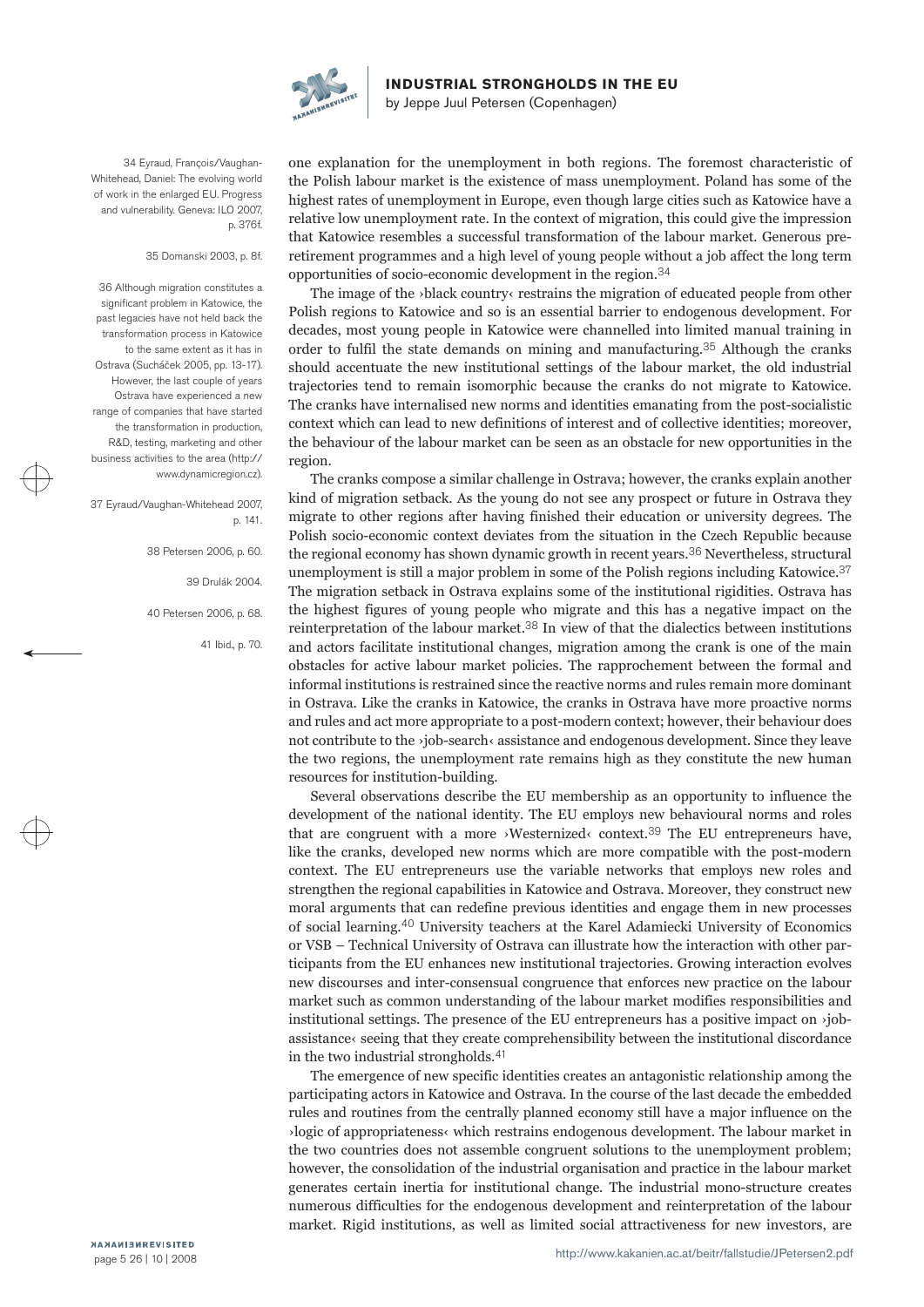

by Jeppe Juul Petersen (Copenhagen)

42 Although, the cranks shift to the private sector their actions are congruent with their western counterpart; however, these actions have a negative impact on active labour market policies. The sociologist Richard Sennett examines this particular behaviour. Cf. Sennett, Richard: The corrosion of character. The personal consequences of work in the new capitalism. New York: Norton 1998.

> 43 Petersen 2006, p. 59. 44 Ibid., 2006, p. 84. 45 Ibid., 2006, p. 92. 46 Ibid., 2006, p. 94. 47 Keune 1998, p. 100.

48 Sucháček, Jan: Ostrava as a Hidden Potential. In the Middle and on the Periphery. In: Purchla, Jacek (Ed.): Cities-Places of Common Memory in the CEI Region. Krakow: International Cultural Centre 2003, p. 5.

> 49 Keune 1998, p. 66. 50 Petersen 2006, p. 71. 51 Ibid., 2006, p. 94.

setbacks for a successful implementation of the active labour market policies. A lack of an innovative milieu and the enterprises' low level of demand for workers restrain endogenous development. The cranks respond to situation by looking for opportunities in the public sector. They go into the public administration for three, four or five years to get some experience and then shift to the private sector.42 This behaviour has a negative effect because the cranks will go through many training courses and then leave the public administration after having benefit from this investment in human resources.43 The embedded practices within the public institutions restrain the collective understanding and re-organization of the regional labour markets. In practice this can be exemplified with the relationship between the labour offices in Ostrava and regional administration. Labour offices are not understood as part of the regional administration. Moreover, the labour offices have to act according to the policies that are formulated by the central administration. In addition, appropriate behaviour is still legitimized within a formalised context and the holistic understanding of active labour market policies which affect the ›job-search‹ assistance and active labour market policies still need further consolidation.44

These mechanisms make it difficult for the regions to start any kind of planning and to have a vision.45 To begin with, it was not accepted so well by the people and first of all the politicians. As mentioned, one of the main obstacles for the endogenous development and governance of the active labour market policy is the consolidation of the exogenous planning and the central administration's monopoly. Additionally, it is more difficult to develop new visionary perceptions and implement active labour market policies, which can facilitate the process of unemployed workers moving to another occupational status.46

The socialist era remains the principle obstacle for self-organizational networks and endogenous development. However, the institutional context modifies the interpretation of the active labour market policies as the vertical structure transcends the socialist caprice. From an empirical point of view this is noticeable in the architectural buildings that reflect the regional self-concepts. During the pre-socialist period, Katowice was known as a »cultural border«, a melting-pot, a place of contact betwen several cultures and communities. Workers came in search for better careers, a more civilised life, or improved living standards.47 In retrospect this also applies for Ostrava as the city experienced during the pre-socialist era a status as the »Great Ostrava«. This industrial period emphasized the vertical organization of the labour market. A symbol of the durable, central planning and presocialist traditions can be observed through the central buildings in Ostrava. The symbol of the historical experience and industrial tradition is represented for instance on the front of the city hall edifice constructed in the years 1925-30.48

These examples illustrate how the pre-socialist labour market is the context of the socially constructed story that gives a sense of belonging and provides industrial roles. The consolidation of the industrial epoch gives apathy to the new institutional context; moreover, this can explain why the two regions comprise Europe's largest regional problem.49 Since individuals think and act consistently to previous practices and the fact that the central and intra-urban planning can be traced back to the industrial revolution, this can explain some of the inertia of the institutional changes.<sup>50</sup> Henceforth, the industrial heritage is more profound in Katowice and Ostrava compared with the rest of Poland and the Czech Republic and creates obstacles for the labour markets' endogenous development.

At the same time, Europeanisation supports the adoption of EU principles in addition to endogenous development that facilitate new interpretative concepts in the labour market. Under pressure from the EU and because several actors found it is necessary to coordinate the labour market, regional planning started. The new specific identities have been socialized to act appropriately in relation to the concepts of the EU.51 Furthermore, the participation and fulfilment of EU requirements implies new definitions that modify roles and interaction amongst the public, private, individual and collective actors. These new interpretative categories and meanings influence the organizational principles towards a more communicative context.

It is worth noting how these endogenous progressions create new platforms for analysing the emergent forms of networks between social actors who want to pursue some degree of collective action. The ›Katowice Special Economic Zone‹ is a clear example of a more coherent regional policy as the regional zone can attract investors that will provide new jobs in the region. After General Motors began their production in 1998, several other investments by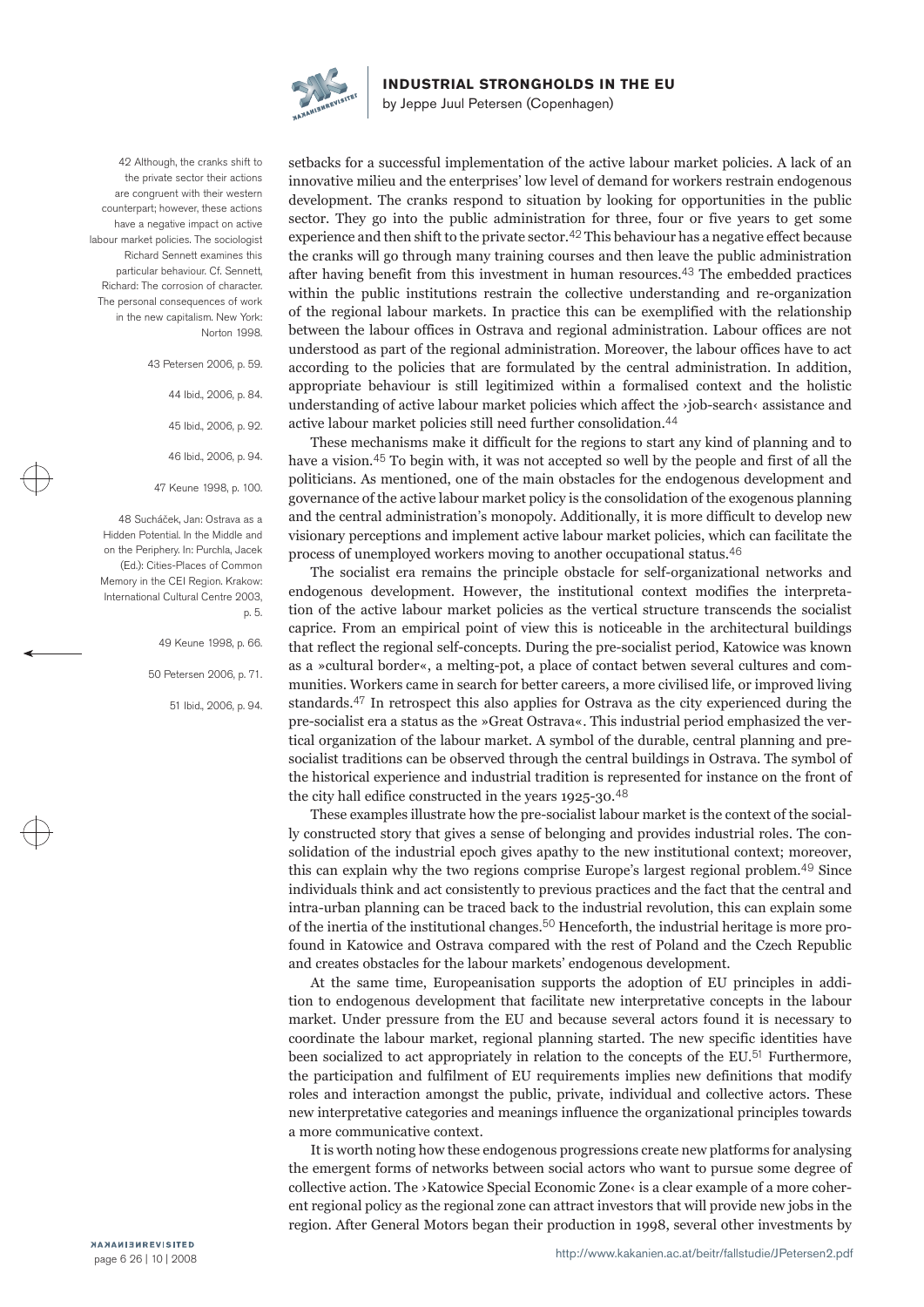

by Jeppe Juul Petersen (Copenhagen)

52 Domanski 2003, p. 11. 53 Barczyk/Ochojski 2005, p. 50. 54 Ibid 2005, p. 59. 55 Sucháček 2005, p. 18. 56 Petersen 2006, p. 57. 57 Ibid 2006, p. 85. 58 Ibid 2006, p. 87.

59 One of the EU's instruments to encourage further Europeanisation is done with the community EQUAL Initiative programme. On the basis of transnational cooperation and the four pillar employment guidelines, the main aim is to promote policies that prevent inequalities and discrimination in the labour market [http://www.europa.eu]. .

60 Petersen 2006, p. 84.

foreign manufacturers started in the ›Katowice Special Economic Zone‹.52 The construction and development of new identifiable concepts requires platforms because this can generate and consolidate new organizational principles. Also, economic zones can work as an incubator to assist new enterprises in getting established on the market. Having recognizable concepts provides new possibilities because the enterprises located within the economic zone become aware of the incongruent interests; moreover, this increases the commitment and possibilities to employ ›job-search-assistance‹ and active labour market policies.

Active approaches to the labour market are gradually being institutionalised in the region of Katowice. This can also be seen in the setting up and implementation of the Centre for Higher Education project. This human resource development project is an important element in developing the ability to carry the post-industrial burden as this project revitalises the new socio-economic structures.53 In addition, a holistic understanding of the labour market enhances new institutional trajectories which have initiated new sustainable processes of more active approaches to the labour market which are also competitive in the European regional arena as well.54 Additionally, the industrial accounts still have precedence over the socio-economic development in Katowice.55 The project of the Centre for Higher Education demonstrates how new meanings emerge using cross-sectoral partnerships in Katowice; the intermediate negotiations between the local government, universities and the corporate sector are linked to a common objective.56 These imperatives are understood as dialectic interaction between institutions and individuals whereas the institutional formation should construct meaning via discursive processes. The dialectic development involves an intermittent process where the interdependence between institutions and individuals are significant elements in the production, maintenance and change of the institutional settings.

The board of The Union for the Development of Moravia-Selesia Region (Msunion) is a new organizational process similar to those in Katowice. This board consists of various participants from the educational system and regional enterprises from Ostrava; moreover, the Mayor and other municipal and regional representatives are represented in the board. The purpose of the  $\delta$ Msunion $\delta$  is to influence the organizational capabilities and construct congruence between national and regional policies.<sup>57</sup> A difference can be seen from the ›Industrial Zones‹ in Ostrava. Hence regional enterprises are located on the university campus and ›job-search‹ assistance has been governed more purposefully as positive synergies emerge. During this process the exchange of knowledge integrates the participants and creates collective understanding and organizational accountability. These administrative skills reorient the service towards a more proactive attitude within the regional community and support the  $\delta$ job-search $\epsilon$  assistance and active labour market policies.<sup>58</sup>

An additional example of the how Europeanisation influences the interpretation towards more active norms and rules on the labour market can be seen with the ›Regional Advisory Centre $\cdot$ . The company is a part of a government program and is supported by the European Equal59 project; this illustrates how the European governance affects the labour market. The equal project focuses on the development of new tools and programs. What is more, the role of the ›Regional Advisory Centre‹ is to be active in the labour market and collect information about job vacancies and additionally, to run public programs for unemployed people such as individual profiles.60 This is done throughout different networks with participants who work inside the companies in Ostrava. A collective approach to the active labour market policies that stipulates the ›job-search‹ assistance in Ostrava can be seen. The consolidation of the participants from governmental institutions to public and private, individual and collective actors extend the organizational capabilities that affect the active labour market policies.

The Regional Advisory Centre denotes an important component in Ostrava; moreover, there are processes of negotiation and reorientation towards active labour market policies. These imperatives are composed from the intermediate relations between the ›Regional Advisory Centre‹, the public labour offices and regional enterprises. The main difference between the Regional Advisory Centre and the public labour offices can be found from the moment the two actors start to assist the workers. The Regional Advisory Centre starts working with the workers immediately after the regional enterprises announce they will be redundant. This means that three months before the employees are released from their contracts; the enterprises begin the negotiation process. During the following three months the ›Regional Advisory Centre‹ offers various forms of services. With employment services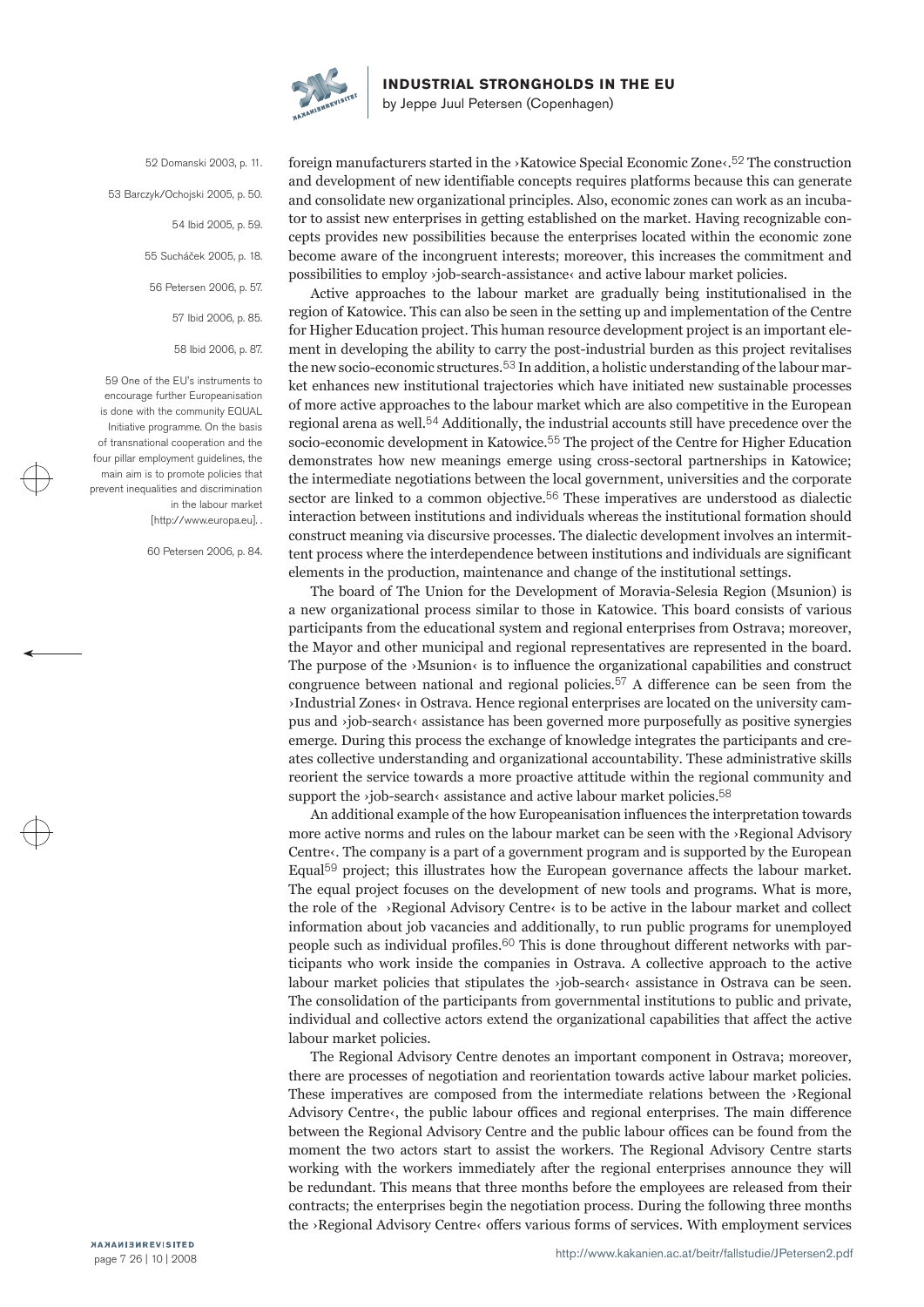

by Jeppe Juul Petersen (Copenhagen)

61 Petersen 2006, p. 88. 62 Ibid., p. 98f. 63 Ibid., p. 92. 64 Keune 1998, p107. 65 Eriksson/Karlsson 2005, p. 128. 66 Sucháček 2005, p. 22. 67 Petersen 2006, p. 93. 68 http://www.ekf.vsb.cz.

or assistance to start up a business, the Regional Advisory Centre provides consultancy and retraining programs. After the workers have become unemployed, the relationship between the Regional Advisory Centre and labour offices changes. In order to receive social benefits, the unemployed workers need to register at the public offices as being unemployed and fulfill several obligations.61

Even though unemployed workers have to fulfill several obligations, the interaction creates a variable geometry between the participating actors. These cannot be enforced by legal means; moreover, the consolidation of social realities composes new historical circumstances. The consolidation of new norms and routines is more restrained in the public sector because the cranks do not remain in the public sector. On the other hand the interaction creates normative expectation and new routines for appropriate behaviour.62

The future will be based on regions that transcend the national demarcations. In addition, the level of integration of cross-border labour markets has rigorous importance because cross-border regions often face the same challenges. Having platforms between Katowice and Ostrava can generate new prospective for inter-regional synergies, innovation and new development prospects with regards to the labour market.<sup>63</sup> Further, border regions such as Katowice and Ostrava have a significant advantage because of their geographical location. What is more, the two regions are also located near the Slovak borders and are crossed by trans-European routes.64 Additionally, one of the significant components of the PHAREprogramme was cross-border cooperation which aimed to support economic development in these regions.65

One of the intentions of the PHARE-programme is for businesses, universities and political actors to work more based on team oriented approaches. Using this approach on specific issues can generate solutions that reflect collective pursuit of opportunities and learning within the local, regional and inter-regional context. In this sense different constellations of actors can appear as entrepreneurial groups. However, the administrative procedures, traditions and cultural incongruence between Katowice and Ostrava are still major obstacles for the cross-border development. In addition, this incongruence reflects disparate transformational trajectories and the development of new institutional legacies.66 A continuing effort to remove the core obstacles is crucial for the cross-border labour market. In addition, the politicians in the regions compete for various subsidies and foreign investments rather than stimulating new discourses which support the inter-regional challenges. The incongruence between the various identities shows that the two regions are situated in an antagonistic relationship between the participating actors. The arguments from the EU-entrepreneurs seem to be restricted to the regional universities; moreover, the knowledge of the academics has not been institutionalised into the policy-making process.<sup>67</sup>

Therefore, cross-border development is quite often restricted to collaboration between the inter-regional universities. A number of initiatives have been carried out to reduce the institutional discordance between the formal and informal institutions. Additionally, the endowment of common perceptions gives a more holistic understanding to the interregional context. This development can be illustrated by some of the initiatives between VSB – Technical University of Ostrava and the Karel Adamiecki University of Economics. The two Universities have research departments which deal with socio-economic restructuring and innovation in industrial regions. Both institutions have a significant basis for new platforms in view of the fact that the universities have a more interdisciplinary character and new teaching structures which are more compatible with the concepts applied at their Western counterparts.68

#### **Conclusion**

The article has examined how the legacy of previous practice in former industrial strongholds creates certain inertia and resistance to the institutional changes, and with negative potential for the institutional changes on the labour market in Katowice and Ostrava. Because of the discordance between the formal and informal institutions the regional account is not equivalent with the decentralised administration and management of the active labour market policies. Nevertheless, the EU strengthens the regional capabilities and accelerates the development trajectories towards the labour market standards of the EU.

Under the influence of the EU local bodies, actors and other organisations that encompass